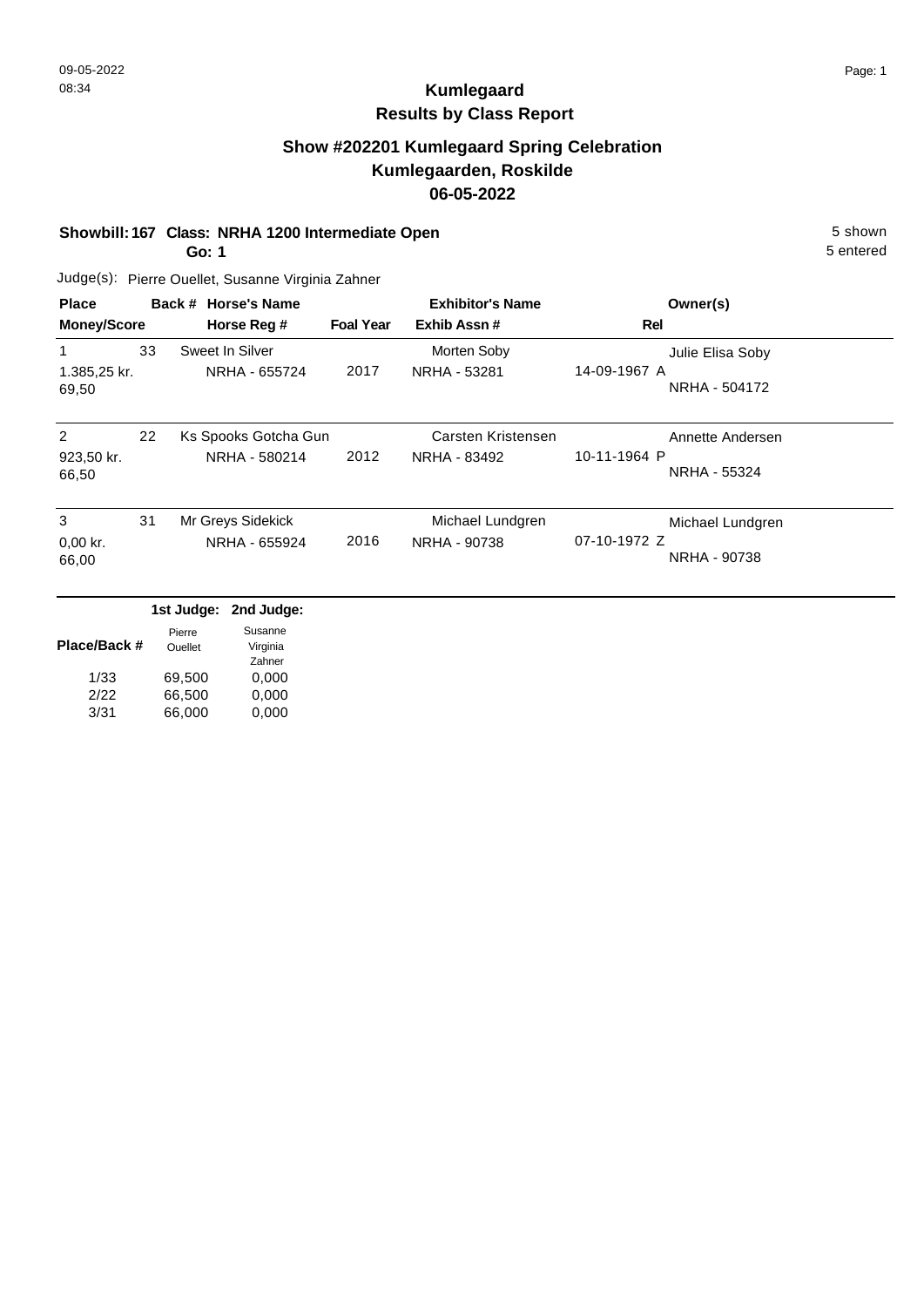### **Show #202201 Kumlegaard Spring Celebration Kumlegaarden, Roskilde 06-05-2022**

#### **Showbill: 186 Class: NRHA 1600 Limited Non Pro** 9 shown

**Go: 1**

Judge(s): Pierre Ouellet, Susanne Virginia Zahner

| <b>Place</b>                          |    | Back # Horse's Name                        |                  | <b>Exhibitor's Name</b>                     | Owner(s)                                                    |
|---------------------------------------|----|--------------------------------------------|------------------|---------------------------------------------|-------------------------------------------------------------|
| <b>Money/Score</b>                    |    | Horse Reg #                                | <b>Foal Year</b> | Exhib Assn #                                | <b>Rel</b>                                                  |
| 1<br>900,00 kr.<br>71,00              | 33 | Sweet In Silver<br>NRHA - 655724           | 2017             | Morten Soby<br>NRHA - 53281                 | Julie Elisa Soby<br>14-09-1967 A<br>NRHA - 504172           |
| 2<br>550,00 kr.<br>68,00              | 24 | Uss Nu Spook<br>NRHA - 576328              | 2012             | Karina Lyngvig<br>NRHA - 101626             | Karina Lyngvig<br>Ζ<br>NRHA - 101626                        |
| $\overline{2}$<br>550,00 kr.<br>68,00 | 31 | Mr Greys Sidekick<br>NRHA - 655924         | 2016             | Michael Lundgren<br>NRHA - 90738            | Michael Lundgren<br>07-10-1972 Z<br>NRHA - 90738            |
| 4<br>0,00 kr.<br>66,50                | 16 | Top Gun On Whizard<br>NRHA - 587052        | 2012             | Anne Forsberg Bollingtoft<br>NRHA - 504393  | Anne Forsberg Bollingtoft<br>02-07-1985 Z<br>NRHA - 504393  |
| 5<br>0,00 kr.<br>66,00                | 75 | Ha Yellow Emperor<br>NRHA - 584776         | 2014             | Pernille Bendix Christensen<br>NRHA - 42082 | Pernille Bendix Christensen<br>25-06-1968 Z<br>NRHA - 42082 |
| 6<br>0,00 kr.<br>65,50                | 17 | DT AI Capone<br>NRHA - 592421              | 2016             | Anne Forsberg Bollingtoft<br>NRHA - 504393  | Anne Forsberg Bollingtoft<br>02-07-1985 Z<br>NRHA - 504393  |
| $\overline{7}$<br>0,00 kr.<br>63,00   | 68 | <b>Sugar A Revolution</b><br>NRHA - 567539 | 2010             | Hakan Lundberg<br>NRHA - 107164             | Hakan Lundberg<br>20-10-1959 Z<br>NRHA - 107164             |
|                                       |    | 1st Judge: 2nd Judge:<br>Susanne<br>Pierre |                  |                                             |                                                             |

| Place/Back # | <b>Ouellet</b> | Virginia |
|--------------|----------------|----------|
|              |                | Zahner   |
| 1/33         | 71.000         | 0,000    |
| 2/24         | 68.000         | 0,000    |
| 2/31         | 68.000         | 0,000    |
|              |                |          |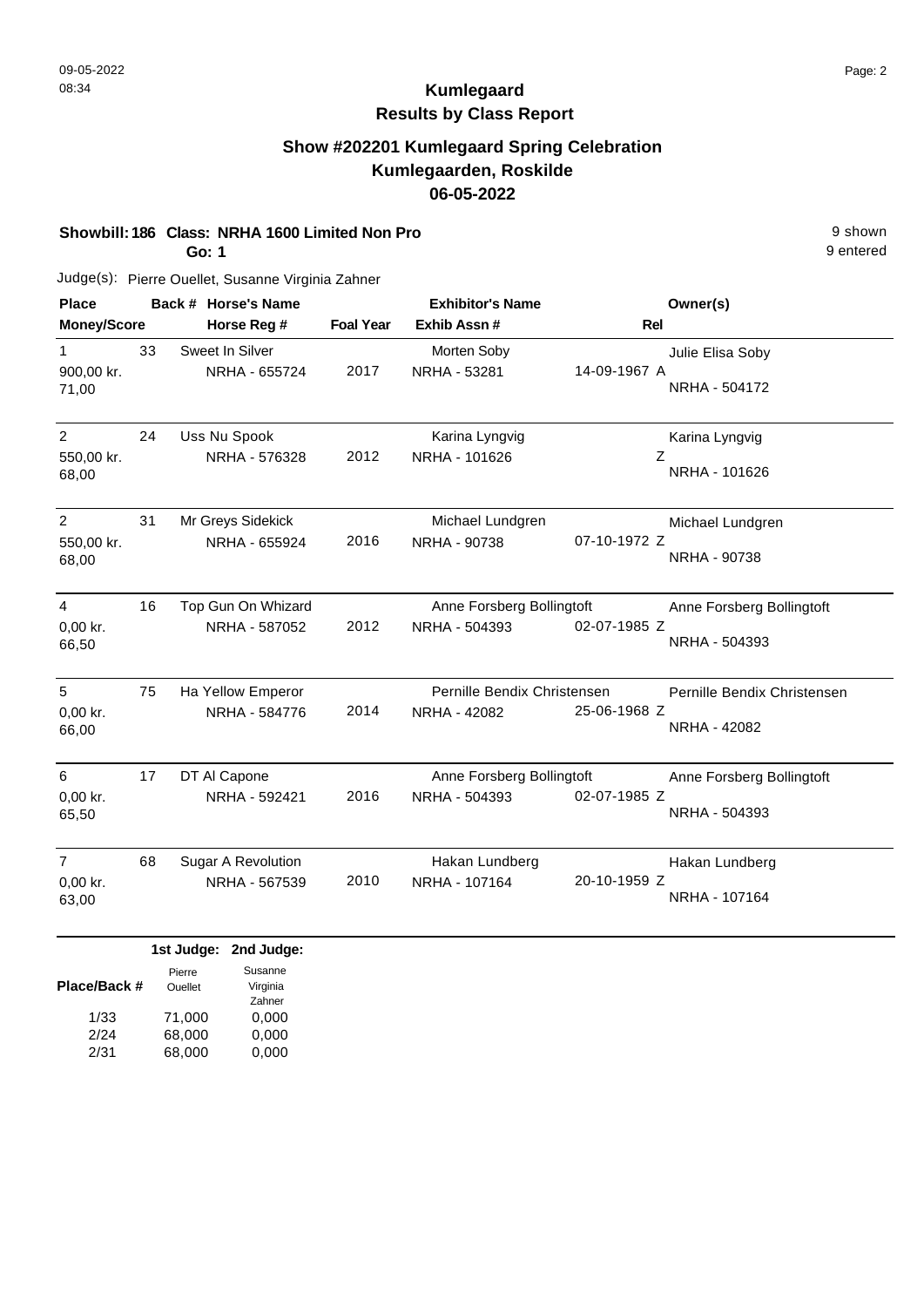# **Show #202201 Kumlegaard Spring Celebration Kumlegaarden, Roskilde 06-05-2022**

### **Showbill: 200 Class: NRHA 2930 SnfBit/Hack 5&U Open** 2 shown

**Go: 1**

Judge(s): Pierre Ouellet, Susanne Virginia Zahner

| <b>Place</b>               |    | Back # Horse's Name                    |                  | <b>Exhibitor's Name</b>         | Owner(s)                                        |
|----------------------------|----|----------------------------------------|------------------|---------------------------------|-------------------------------------------------|
| <b>Money/Score</b>         |    | Horse Reg #                            | <b>Foal Year</b> | Exhib Assn#                     | Rel                                             |
| 1<br>1.207,50 kr.<br>69,00 | 32 | Sidekicks WannaBeGrey<br>NRHA - 661792 | 2017             | Jonna McCabe<br>NRHA - 46281    | Jonna McCabe<br>NRHA - 46281                    |
| 2<br>805,00 kr.<br>68,50   | 9  | Spanishthaurus<br>NRHA - 601513        | 2017             | Per Erik Haugom<br>NRHA - 49815 | Per Erik Haugom<br>21-12-1958 Z<br>NRHA - 49815 |

| 1st Judge: 2nd Judge: |  |
|-----------------------|--|
|-----------------------|--|

| Place/Back # | Pierre<br>Ouellet | Susanne<br>Virginia |
|--------------|-------------------|---------------------|
|              |                   | Zahner              |
| 1/32         | 69.000            | 0,000               |
| 2/9          | 68,500            | 0,000               |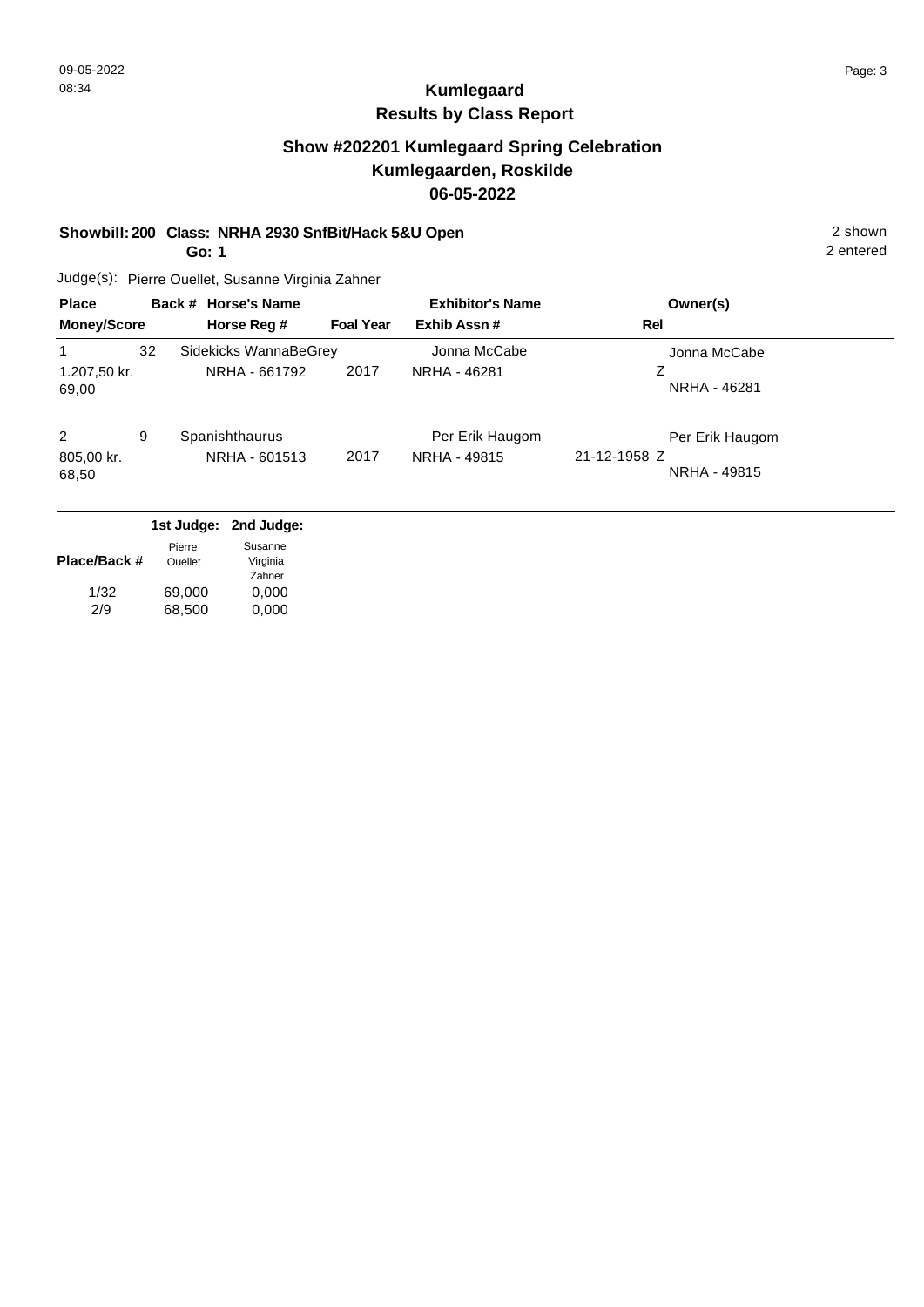# **Show #202201 Kumlegaard Spring Celebration Kumlegaarden, Roskilde 06-05-2022**

#### **Showbill: 203 Class: NRHA 5300 Rookie Level 1** 3 shown

**Go: 1**

Judge(s): Pierre Ouellet, Susanne Virginia Zahner

| <b>Place</b>             |    | Back # Horse's Name                 |                  | <b>Exhibitor's Name</b>          | Owner(s)                                           |
|--------------------------|----|-------------------------------------|------------------|----------------------------------|----------------------------------------------------|
| <b>Money/Score</b>       |    | Horse Reg #                         | <b>Foal Year</b> | Exhib Assn#                      | Rel                                                |
| 16,50 kr.<br>66,50       | 51 | A Promising Nite<br>NRHA - 581828   | 2014             | Heidi Magnusson<br>NRHA - 32403  | Heidi Magnusson<br>27-03-1968 Z<br>NRHA - 32403    |
| 2<br>11,00 kr.<br>57,50  | 68 | Sugar A Revolution<br>NRHA - 567539 | 2010             | Hakan Lundberg<br>NRHA - 107164  | Hakan Lundberg<br>20-10-1959 Z<br>NRHA - 107164    |
| 3<br>$0,00$ kr.<br>52,00 | 46 | OT Moon Stepper<br>NRHA - 597685    | 2017             | Marco Capobianco<br>NRHA - 58254 | Patrick Capobianco<br>01-01-1960 A<br>NRHA - 50563 |

|              |                | 1st Judge: 2nd Judge: |
|--------------|----------------|-----------------------|
|              | Pierre         | Susanne               |
| Place/Back # | <b>Ouellet</b> | Virginia              |
|              |                | Zahner                |
| 1/51         | 66,500         | 0,000                 |
| 2/68         | 57,500         | 0,000                 |
| 3/46         | 52,000         | 0,000                 |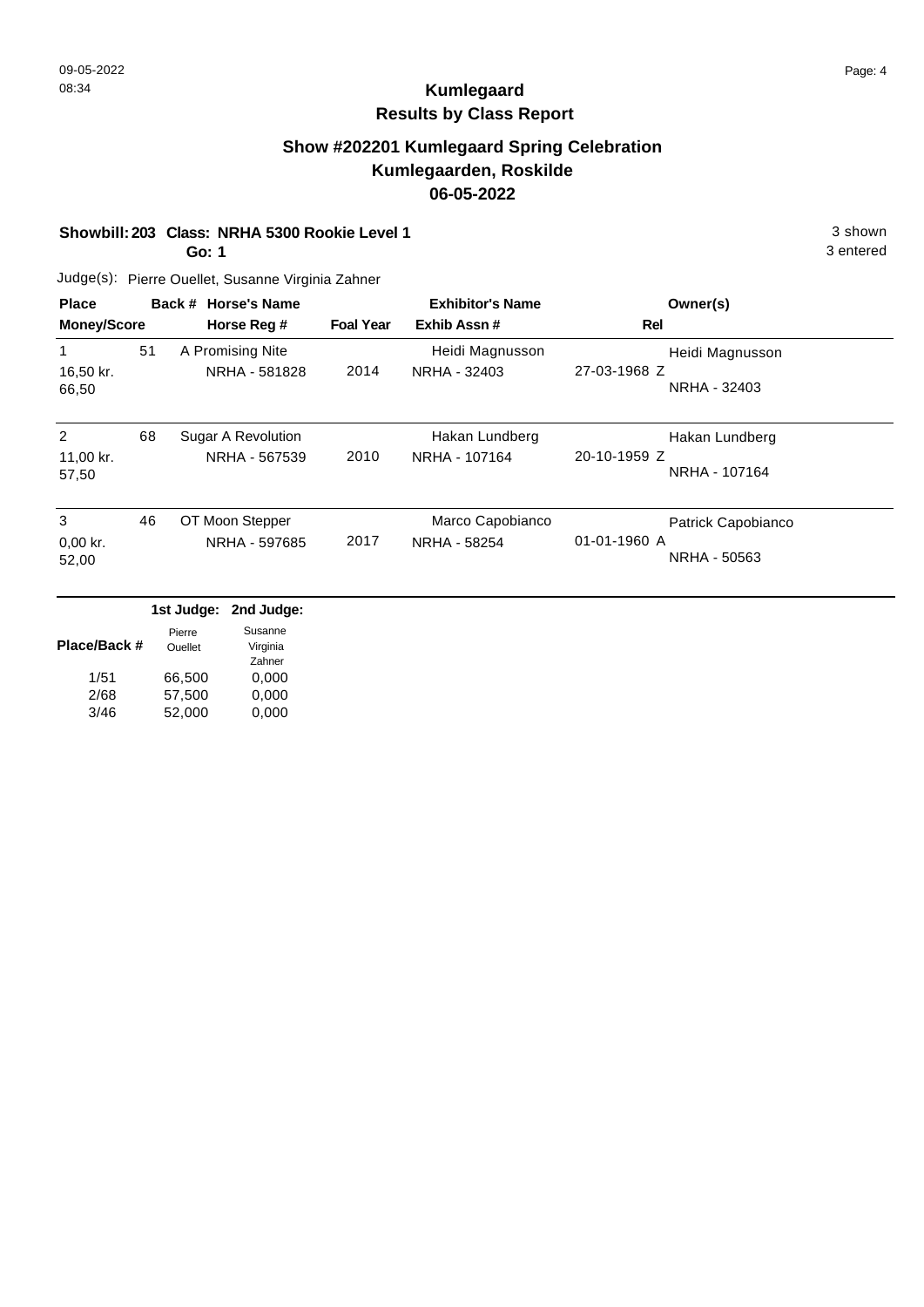# **Show #202201 Kumlegaard Spring Celebration Kumlegaarden, Roskilde 07-05-2022**

### **Showbill: 216 Class: NRHA 1400 Non Pro** 6 shown

**Go: 1**

6 entered

| <b>Place</b>                            |    | Back # Horse's Name                        |                  | <b>Exhibitor's Name</b>            | Owner(s)                                           |
|-----------------------------------------|----|--------------------------------------------|------------------|------------------------------------|----------------------------------------------------|
| <b>Money/Score</b>                      |    | Horse Reg #                                | <b>Foal Year</b> | Exhib Assn #                       | <b>Rel</b>                                         |
| $\mathbf{1}$<br>3.933,56 kr.<br>70,50   | 23 | This Dun Is Spaton<br>NRHA - 582650        | 2014             | Annette Andersen<br>NRHA - 55324   | Annette Andersen<br>01-01-1968 Z<br>NRHA - 55324   |
| 2<br>2.403,84 kr.<br>70,00              | 11 | <b>Smart Harrys Spook</b><br>NRHA - 600930 | 2017             | Patrick Capobianco<br>NRHA - 50563 | Patrick Capobianco<br>25-07-1990 Z<br>NRHA - 50563 |
| $\overline{2}$<br>2.403,84 kr.<br>70,00 | 24 | Uss Nu Spook<br>NRHA - 576328              | 2012             | Karina Lyngvig<br>NRHA - 101626    | Karina Lyngvig<br>Ζ<br>NRHA - 101626               |
| $\overline{4}$<br>0,00 kr.<br>68,00     | 33 | Sweet In Silver<br>NRHA - 655724           | 2017             | Morten Soby<br>NRHA - 53281        | Julie Elisa Soby<br>14-09-1967 A<br>NRHA - 504172  |
| 5<br>$0,00$ kr.<br>65,00                | 31 | Mr Greys Sidekick<br>NRHA - 655924         | 2016             | Michael Lundgren<br>NRHA - 90738   | Michael Lundgren<br>07-10-1972 Z<br>NRHA - 90738   |
|                                         |    | ومعامرا امعدها ومعامرا فماه                |                  |                                    |                                                    |

|              |                | 1st Judge: 2nd Judge: |
|--------------|----------------|-----------------------|
|              | Pierre         | Susanne               |
| Place/Back # | <b>Ouellet</b> | Virginia              |
|              |                | Zahner                |
| 1/23         | 70,500         | 0,000                 |
| 2/11         | 70,000         | 0,000                 |
| 2/24         | 70,000         | 0,000                 |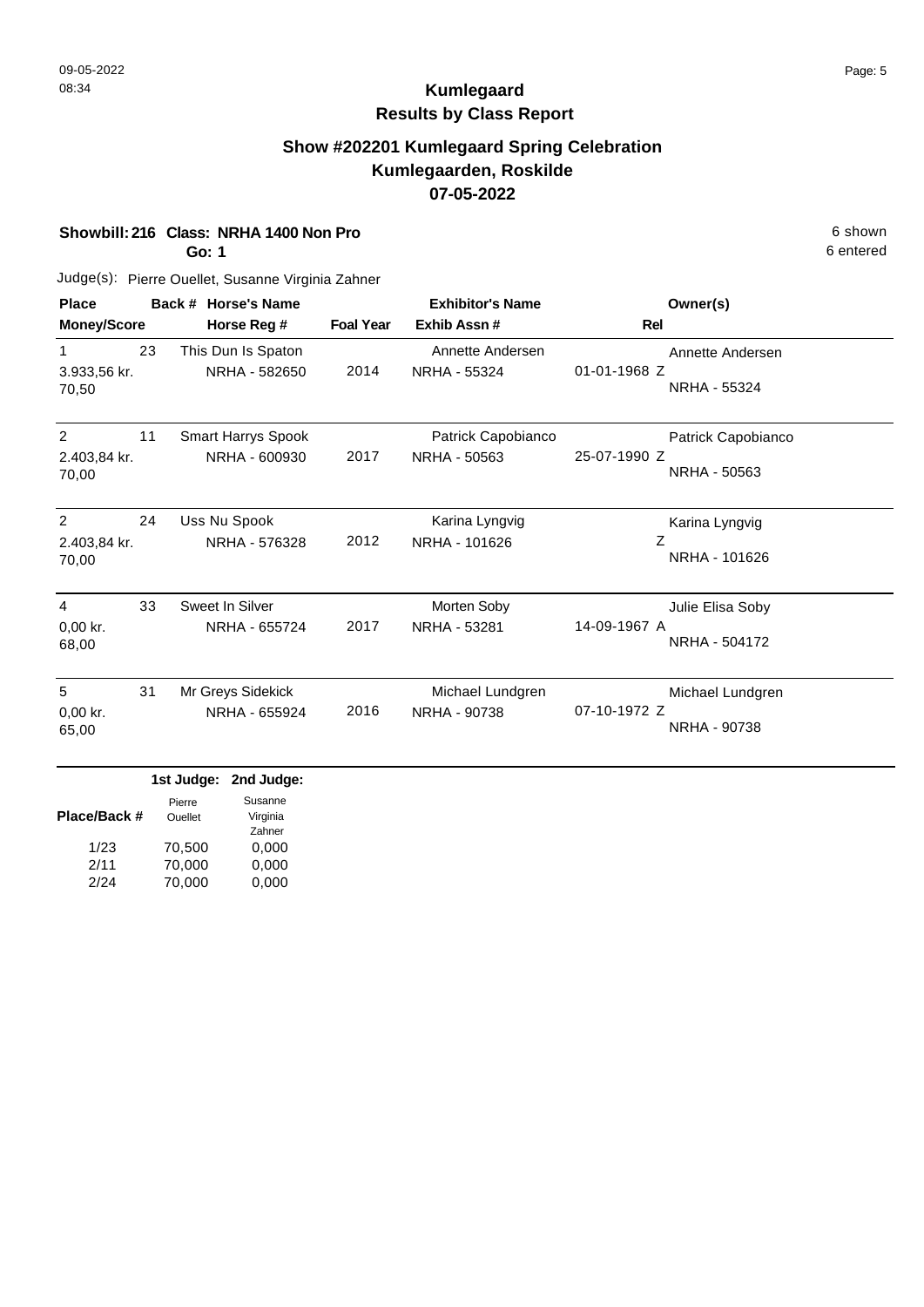### **Show #202201 Kumlegaard Spring Celebration Kumlegaarden, Roskilde 07-05-2022**

| Showbill: 243 Class: NRHA 1301 Limited Open | 2 shown |
|---------------------------------------------|---------|
|                                             |         |

**Go: 1**

2 entered

| <b>Place</b>                | Back # Horse's Name              |                  | <b>Exhibitor's Name</b>                        | Owner(s)                                                       |
|-----------------------------|----------------------------------|------------------|------------------------------------------------|----------------------------------------------------------------|
| <b>Money/Score</b>          | Horse Reg #                      | <b>Foal Year</b> | Exhib Assn#                                    | <b>Rel</b>                                                     |
| 30<br>1.214,25 kr.<br>70,50 | Rooster Did It<br>NRHA - 5099355 | 2008             | Anna Aleksandra Kuusisto Dohn<br>NRHA - 109806 | Anna Aleksandra Kuusisto Dohn<br>23-07-1992 Z<br>NRHA - 109806 |

|              |                | 1st Judge: 2nd Judge: |
|--------------|----------------|-----------------------|
|              | Pierre         | Susanne               |
| Place/Back # | <b>Ouellet</b> | Virginia              |
|              |                | Zahner                |
| 1/30         | 70,500         | 0,000                 |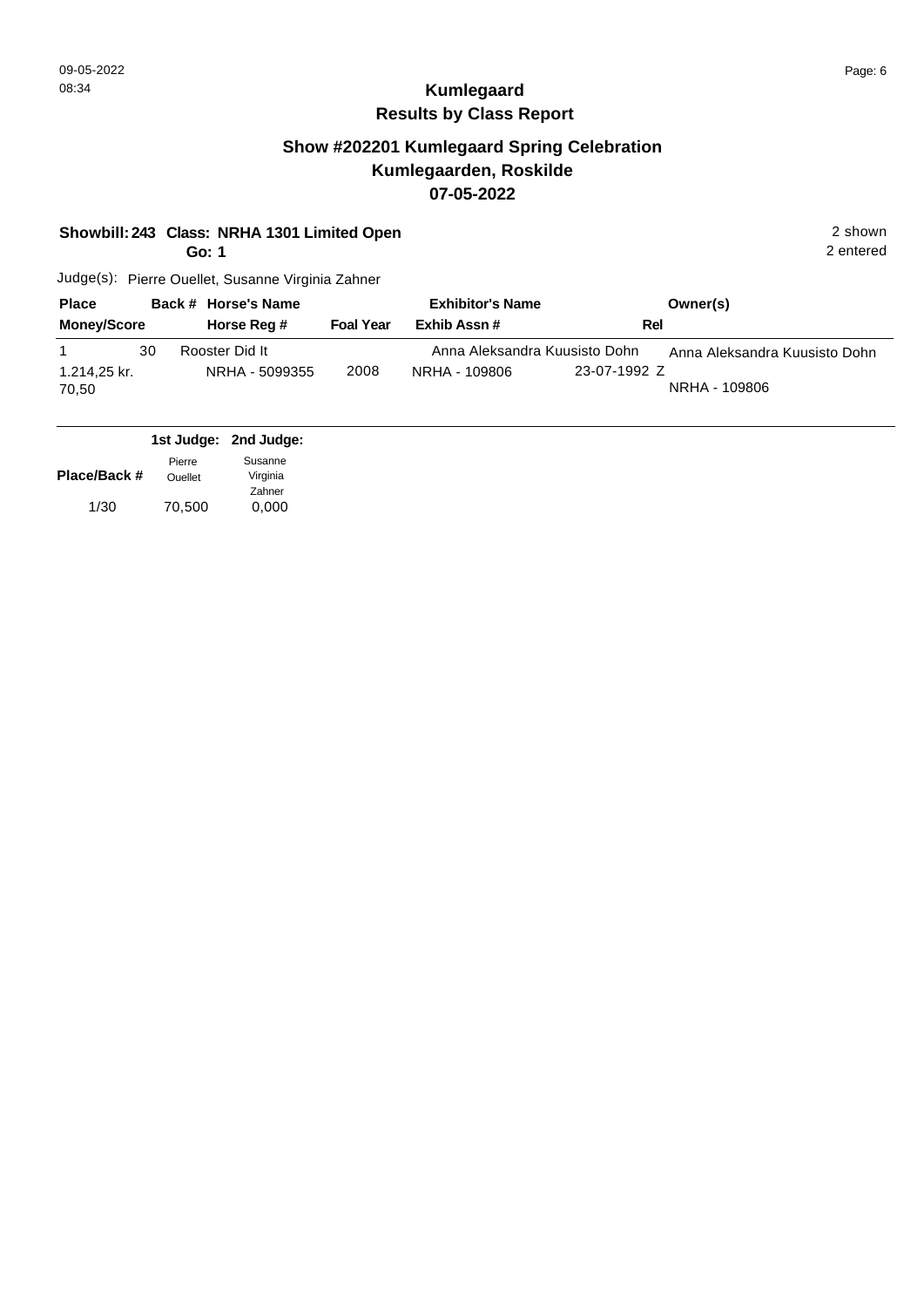# **Show #202201 Kumlegaard Spring Celebration Kumlegaarden, Roskilde 07-05-2022**

#### **Showbill: 245 Class: NRHA 1500 Intermediate Non Pro** 7 shown

**Go: 1**

Judge(s): Pierre Ouellet, Susanne Virginia Zahner

| <b>Place</b><br><b>Money/Score</b>    |    | Back # Horse's Name<br>Horse Reg #    | <b>Foal Year</b> | <b>Exhibitor's Name</b><br>Exhib Assn# | Owner(s)<br>Rel                                       |
|---------------------------------------|----|---------------------------------------|------------------|----------------------------------------|-------------------------------------------------------|
| 1.124,44 kr.<br>71,00                 | 24 | Uss Nu Spook<br>NRHA - 576328         | 2012             | Karina Lyngvig<br>NRHA - 101626        | Karina Lyngvig<br>Z<br>NRHA - 101626                  |
| $\overline{2}$<br>874,56 kr.<br>70,00 | 23 | This Dun Is Spaton<br>NRHA - 582650   | 2014             | Annette Andersen<br>NRHA - 55324       | Annette Andersen<br>01-01-1968 Z<br>NRHA - 55324      |
| 3<br>499,75 kr.<br>69,00              | 51 | A Promising Nite<br>NRHA - 581828     | 2014             | Heidi Magnusson<br>NRHA - 32403        | Heidi Magnusson<br>27-03-1968 Z<br>NRHA - 32403       |
| $\overline{4}$<br>$0,00$ kr.<br>67,50 | 22 | Ks Spooks Gotcha Gun<br>NRHA - 580214 | 2012             | Carsten Kristensen<br>NRHA - 83492     | Annette Andersen<br>10-11-1964 P<br>NRHA - 55324      |
| 5<br>$0,00$ kr.<br>64,00              | 28 | Chex My Snap<br>NRHA - 650196         | 2017             | <b>Birgitte Olsen</b><br>NRHA - 46820  | <b>Birgitte Olsen</b><br>01-01-1966 Z<br>NRHA - 46820 |

|              |         | 1st Judge: 2nd Judge: |
|--------------|---------|-----------------------|
|              | Pierre  | Susanne               |
| Place/Back # | Ouellet | Virginia              |
|              |         | Zahner                |
| 1/24         | 71,000  | 0,000                 |
| 2/23         | 70,000  | 0,000                 |
| 3/51         | 69,000  | 0,000                 |
| 4/22         | 67,500  | 0,000                 |
| 5/28         | 64.000  | 0.000                 |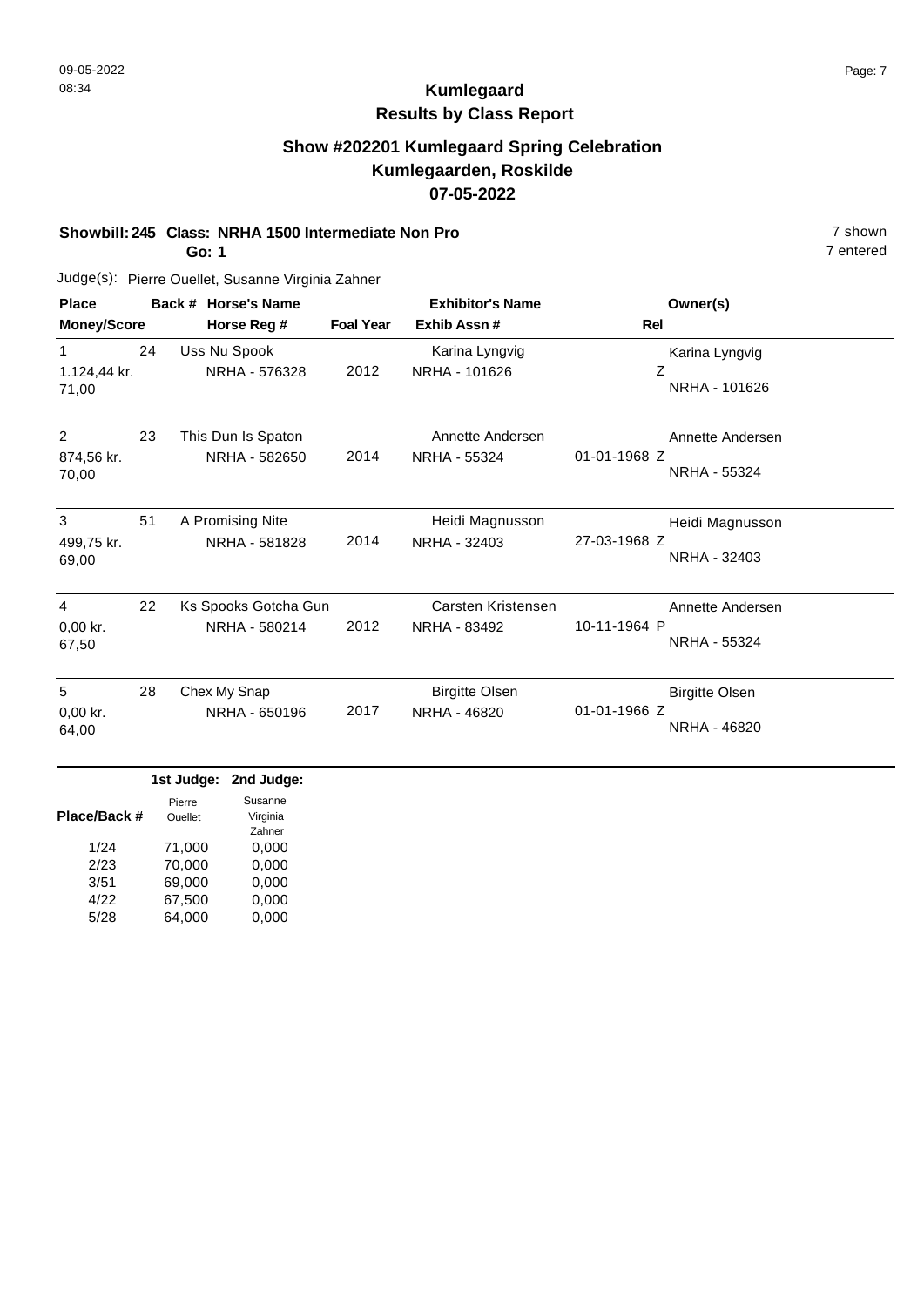### **Show #202201 Kumlegaard Spring Celebration Kumlegaarden, Roskilde 08-05-2022**

### **Showbill: 262 Class: NRHA 1700 Novice Horse Open** 2 shown 2 shown

**Go: 1**

2 entered

| <b>Place</b>        |    | Back # Horse's Name                   |                  | <b>Exhibitor's Name</b>            | Owner(s)                                         |  |
|---------------------|----|---------------------------------------|------------------|------------------------------------|--------------------------------------------------|--|
| <b>Money/Score</b>  |    | Horse Reg #                           | <b>Foal Year</b> | Exhib Assn#                        | <b>Rel</b>                                       |  |
| 810,00 kr.<br>64,00 | 22 | Ks Spooks Gotcha Gun<br>NRHA - 580214 | 2012             | Carsten Kristensen<br>NRHA - 83492 | Annette Andersen<br>10-11-1964 P<br>NRHA - 55324 |  |

|              |         | 1st Judge: 2nd Judge: |
|--------------|---------|-----------------------|
|              | Pierre  | Susanne               |
| Place/Back # | Ouellet | Virginia              |
|              |         | Zahner                |
| 1/22         | 64,000  | 0,000                 |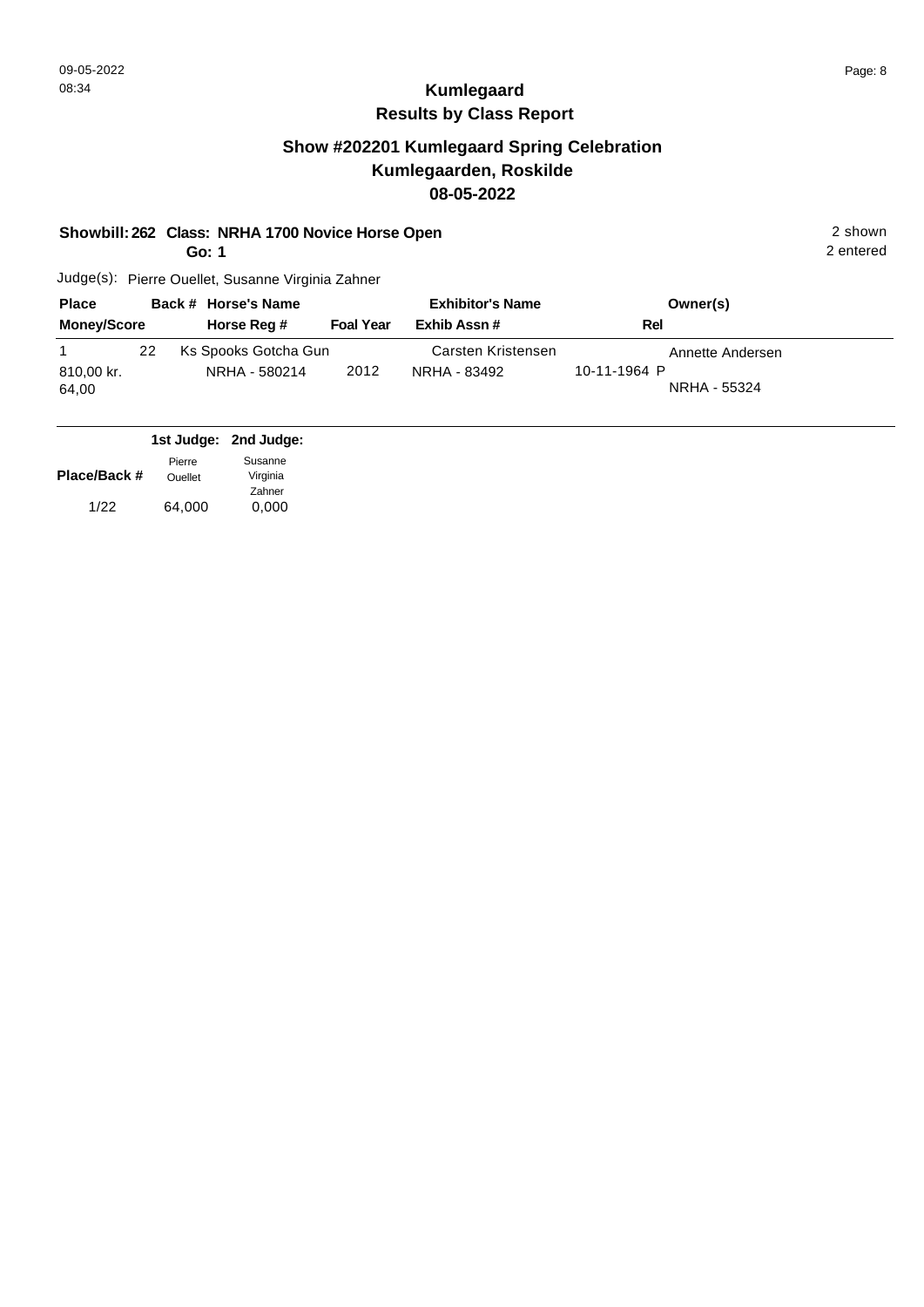9 entered

# **Kumlegaard Results by Class Report**

### **Show #202201 Kumlegaard Spring Celebration Kumlegaarden, Roskilde 08-05-2022**

#### **Showbill: 263 Class: NRHA 5310 Rookie Level 2 Participally 1263 Class: NRHA 5310 Rookie Level 2**

**Go: 1**

| <b>Place</b>        |    | Back # Horse's Name                                              |                  | <b>Exhibitor's Name</b>        | Owner(s)                       |  |
|---------------------|----|------------------------------------------------------------------|------------------|--------------------------------|--------------------------------|--|
| <b>Money/Score</b>  |    | Horse Reg #                                                      | <b>Foal Year</b> | Exhib Assn#                    | <b>Rel</b>                     |  |
| $\mathbf{1}$        | 30 | Rooster Did It                                                   |                  | Anna Aleksandra Kuusisto Dohn  | Anna Aleksandra Kuusisto Dohn  |  |
| 704,81 kr.<br>69,50 |    | NRHA - 5099355                                                   | 2008             | NRHA - 109806                  | 23-07-1992 Z<br>NRHA - 109806  |  |
| $\overline{2}$      | 13 | <b>TQR Dunit Smart Chex</b>                                      |                  | Mie Kuhnell Uno                | Michael Lundgren               |  |
| 548,19 kr.<br>69,00 |    | NRHA - 584078                                                    | 2009             | NRHA - 59166                   | 26-02-1980<br>NRHA - 90738     |  |
| 3                   | 73 | <b>Blond Shade Of Pine</b>                                       |                  | Christina Engelbrekt Andrease, | Christina Engelbrekt Andrease, |  |
| 313,25 kr.<br>67,50 |    | NRHA - 607505                                                    | 2014             | NRHA - 110575                  | 21-02-1971 Z<br>NRHA - 110575  |  |
| 4                   | 63 | Legends Topsail                                                  |                  | Sarah Preisler                 | Sarah Preisler                 |  |
| 0,00 kr.<br>66,00   |    | NRHA - 576340                                                    | 2012             | NRHA - 501249                  | 11-03-1977 Z<br>NRHA - 501249  |  |
| 5                   | 28 | Chex My Snap                                                     |                  | <b>Birgitte Olsen</b>          | <b>Birgitte Olsen</b>          |  |
| 0,00 kr.<br>65,50   |    | NRHA - 650196                                                    | 2017             | NRHA - 46820                   | 01-01-1966 Z<br>NRHA - 46820   |  |
| 6                   | 46 | OT Moon Stepper                                                  |                  | Marco Capobianco               | Patrick Capobianco             |  |
| 0,00 kr.<br>56,00   |    | NRHA - 597685                                                    | 2017             | NRHA - 58254                   | 01-01-1960 A<br>NRHA - 50563   |  |
|                     |    | 1st Judge:<br>2nd Judge:                                         |                  |                                |                                |  |
| Place/Back #        |    | Susanne<br>Pierre<br>Virginia<br><b>Ouellet</b><br><b>Zohnor</b> |                  |                                |                                |  |

|      |        | <u>Lainsi</u> |
|------|--------|---------------|
| 1/30 | 69,500 | 0,000         |
| 2/13 | 69,000 | 0,000         |
| 3/73 | 67,500 | 0,000         |
|      |        |               |